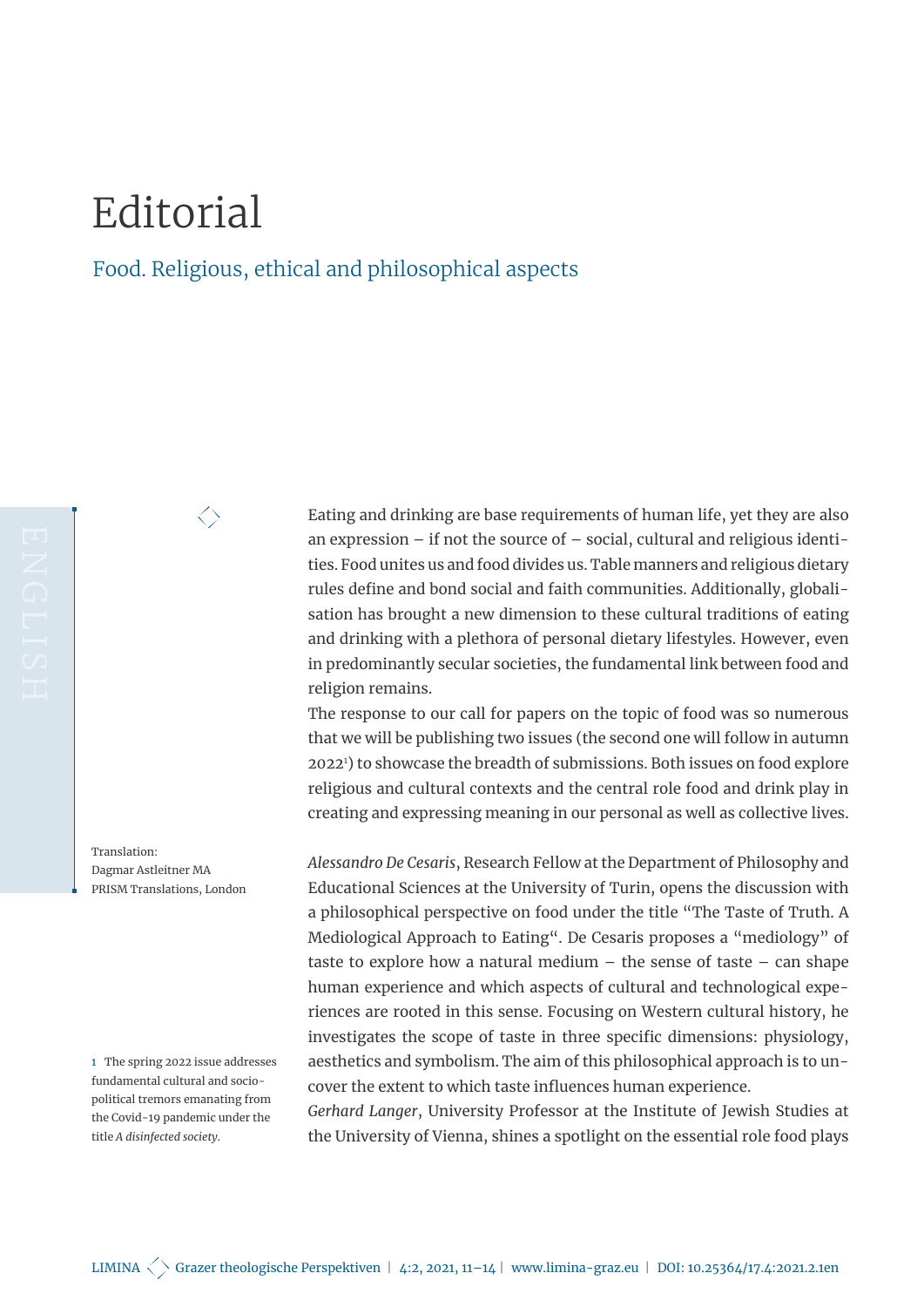in Jewish culture and faith in his article "Food and drink as an expression of identity and diversity in (rabbinical) Judaism". Starting with a review of Biblical source texts for Jewish dietary laws and their rabbinical interpretation in particular, Langer further analyses their function as identity markers. Externally, they establish and delineate community identity. Internally, they can reflect Jewish diversity, depending on whether and to what extent dietary rules are observed in daily life. Last but not least, Langer also highlights metaphorical aspects attributed to food and drink within the Jewish tradition.

*Ulvi Karagedik*, lecturer for Islamic Theology and Islamic Religious Education at the University of Education in Karlsruhe, explores the multidimensional aspects of Islamic dietary rules with a view to analysing the reasoning and purpose of dietary ethics in his article "Approaching a dietary ethics in Islam according to the Qur'an and hadith. A categorical examination of the primary scriptures to determine the relevance of food traditions today". It becomes clear that any attempt at an Islamic dietary ethics must go well beyond a narrow focus on Muslim food criteria such as *ḥalāl* and *ḥarām* to reflect its various nuances. Karagedik further incorporates environmental concerns, sustainability, and animal protection and welfare as central considerations and argues for an environmentally-conscious and animalfriendly shift in Islamic food traditions.

*Claudia D. Bergmann*, lecturer in Hebrew Bible Studies and member of the research team on Songs of the Sabbath Sacrifice from Qumran at the Ruhr University Bochum, reflects on and explores the impact of crisis situations on religiously coded food cultures. In her article "Alone at the table? Ancient and modern Jewish responses to the looming disappearance of communal rituals in crisis situations", she analyses ancient Jewish texts and their eschatological promise that the "meal in the world to come" will resolve all social and religious struggles experienced in this life. This analysis will be contrasted with a review of current Jewish strategies to celebrate Passover 2020/5780 and unite the community despite the restrictions during the pandemic. The comparison between ancient and contemporary approaches in the context of meal rituals and community building through rituals in a time of crisis reveals interesting connections and contradictions in search of solutions.

*Agnethe Siquans*, University Professor for Old Testament Studies at the Department of Biblical Studies at the Faculty of Catholic Theology in Vienna, delves deeper into the subject matter in her article "'Eat the food of the word of God.' The spiritual meaning of eating on the example of Origen's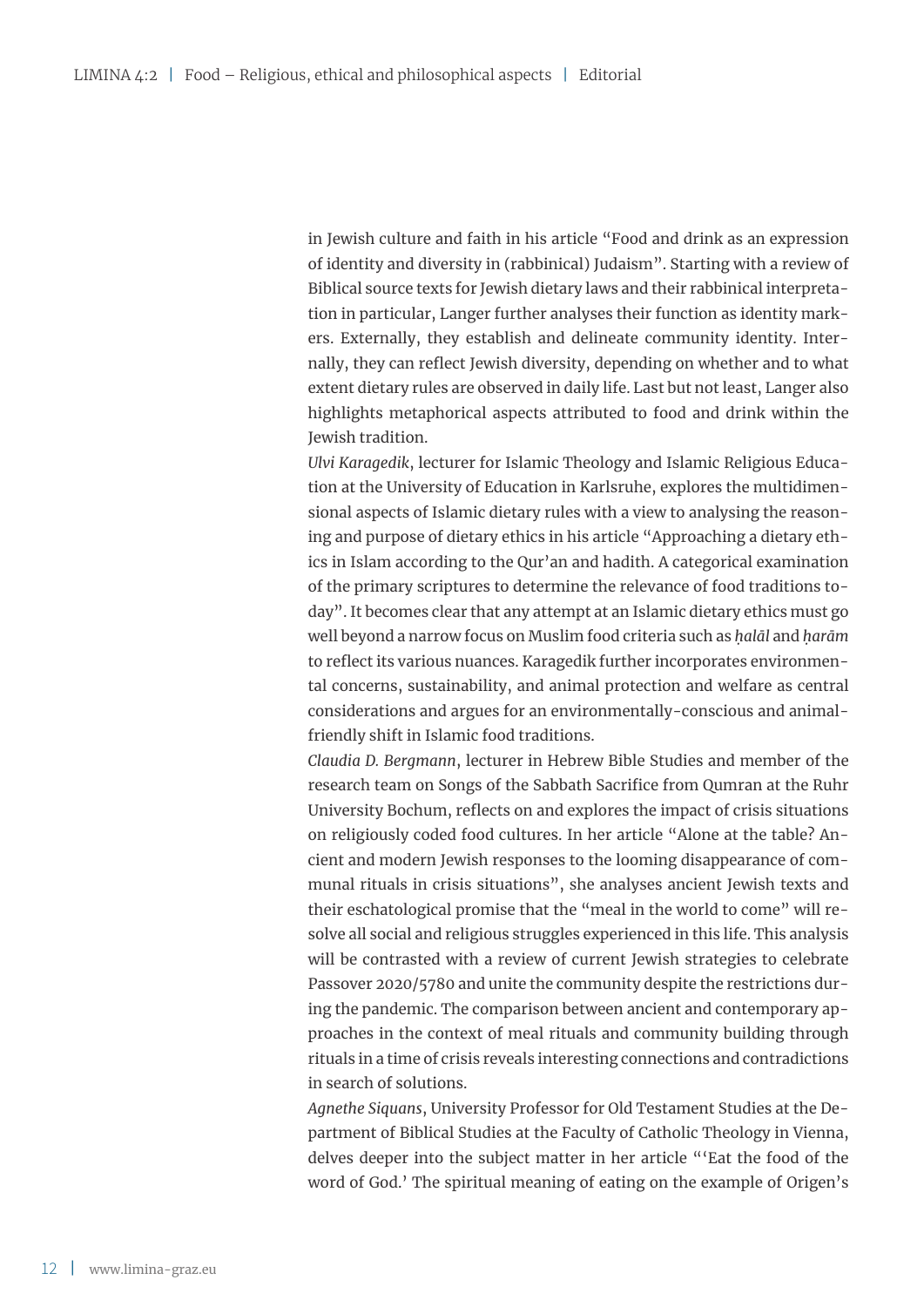homilies on Leviticus". She analyses sermons on Leviticus that Origen, an influential early Christian scholar and Church Father, wrote as a presbyter between 245 and 250 in Caesarea. On the example of pertinent quotations, Siquans offers insights into Origen's scriptural interpretation, which is characterised by drawing links between the Old Testament and the New Testament and the quest for intrinsic spiritual meaning beneath the literal surface of Bible texts. The same spiritual interpretative approach is also evident in Origen's understanding of dietary rules according to Leviticus. Siquans further shows how Origen frequently used images of eating and drinking in his teachings.

*Dilek Bozkaya*, coordinator for continued education at the Department of Alevitical Religion, and *Alfred Garcia Sobreira-Majer*, professor and co-director at the Research Centre for Intercultural, Interreligious and Interdenominational Learning at the University College of Christian Churches for Teacher Education Vienna/Krems, investigate how experiencing and sharing meals from the festive and fasting traditions of Alevist and Christian cultures can complement a comprehensive approach to interreligious teaching. In their article "Interreligious learning through culinary encounters. Food-based concepts of teaching. On the example of Alevist and Christian traditions", they explain the concept of 'culinary encounters' as a teaching tool for interreligious learning, underpinned by classroom and teacher training experience. The starting point is the meaning attached to food and drink in the Christian and Alevist traditions, which finds expression in religious practice, as illustrated on selected examples. The constituent role of food in identity formation can offer a new perspective for and enrich interreligious learning processes. The authors point out the potential as well as limits of this approach.

*Isabelle Jonveaux*, post-doctoral fellow, sociologist and member of the Centres d'Etudes en Sciences Sociales du Religieux in Paris, concludes the academic discussion with her article on "The transfer of fasting. From monastic asceticism to holistic therapeutic fasting". She explores the transformation of asceticism in religious and secular practices of fasting through a religio-sociological lens. Her analysis is based on field research she undertook in Austrian monasteries and observations at Buchinger-Lützner inspired fasting and walking retreats.

The *Open Space* section of this issue offers additional food for thought on the subject. *Michael Aldrian*, a Buddhist religion teacher, social pedagogue and adult education teacher in Graz, attempts "An investigation of food